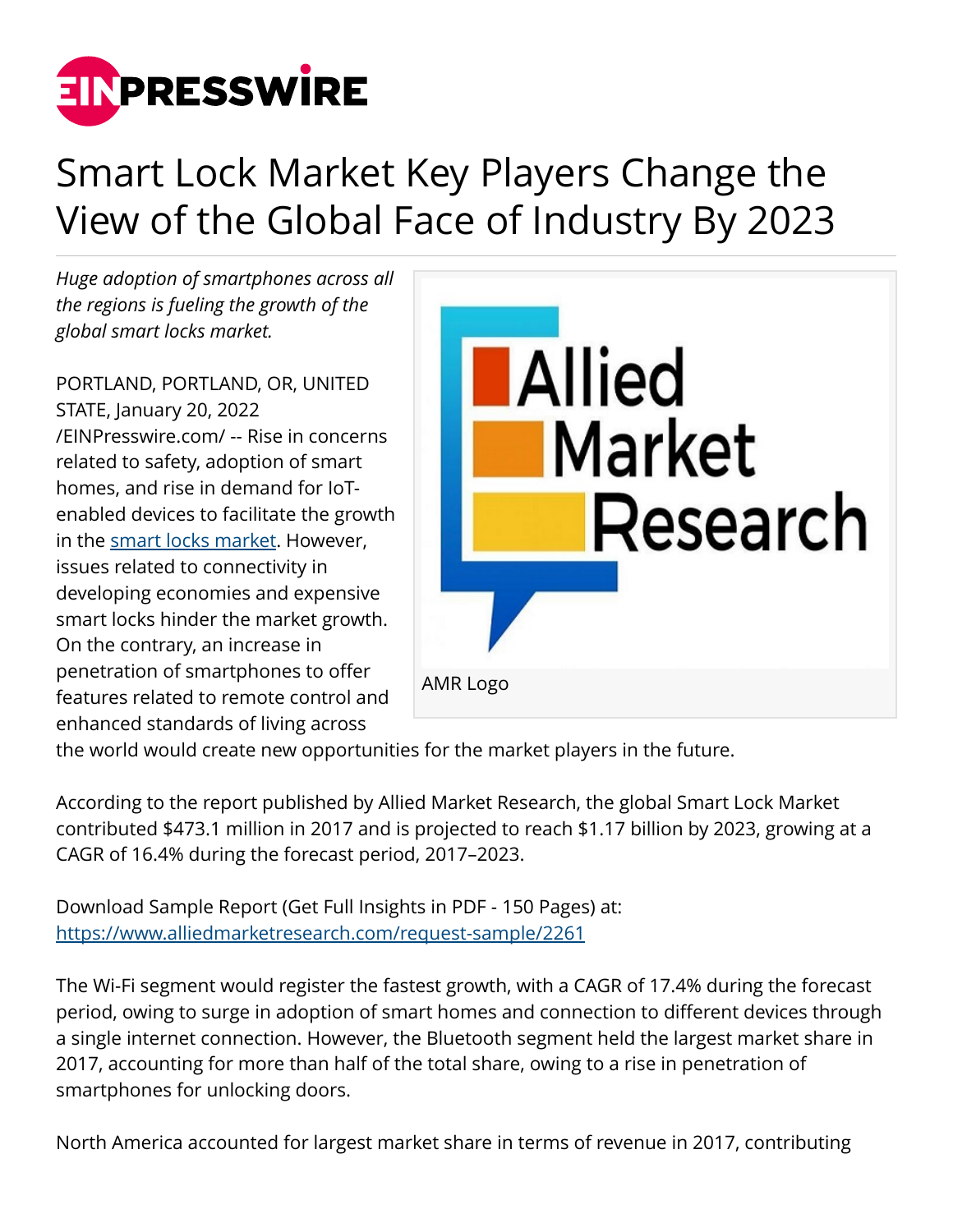more than one-third of the total share, owing to rise in investment by government and defense sectors for security purposes. However, Asia-Pacific is expected to grow at the fastest CAGR of 18.2% from 2017 to 2023, owing to increase in concerns regarding security in government offices & research centers along with rise in construction activities in the developing nations.

The deadbolt segment contributed the largest share in the market, accounting for nearly half of the total market share in 2017, as it provides better protection against attacks in commercial and residential spaces. However, the lever handle segment would register the highest growth rate, with a CAGR of 18.1% during the forecast period, owing to its efficacy in unlocking doors with keyless solutions along with a variety of applications in the commercial utility segment such as offices, workshops, garages, and hotels.

The report offers insights on the major market players including Schlage, ASSA ABLOY AB, Panasonic Corporation, Spectrum Brands, Inc., Haven Lock, Inc., Vivint, Inc., Honeywell International Inc., August Home, UniKey Technologies Inc., and Samsung SDS Co. Ltd.

For Purchase Enquiry: <https://www.alliedmarketresearch.com/purchase-enquiry/2261>

Thanks for reading this article; you can also get an individual chapter-wise section or region-wise report versions like North America, Europe, or Asia.

If you have any special requirements, please let us know and we will offer you the report as per your requirements.

Lastly, this report provides market intelligence in the most comprehensive way. The report structure has been kept such that it offers maximum business value. It provides critical insights on the market dynamics and will enable strategic decision making for the existing market players as well as those willing to enter the market.

Similar Reports:

- 1. [Smart Sensor Market](https://www.alliedmarketresearch.com/smart-sensor-industry-transportation-system-infrastructure-aerospace-market)
- 2. [Home Control & Security Systems Market](https://www.alliedmarketresearch.com/home-control-and-security-systems-market)

About Us:

Allied Market Research (AMR) is a full-service market research and business-consulting wing of Allied Analytics LLP, based in Portland, Oregon. AMR provides global enterprises as well as medium and small businesses with unmatched quality of "Market Research Reports" and "Business Intelligence Solutions." AMR has a targeted view to provide business insights and consulting to assist its clients to make strategic business decisions and achieve sustainable growth in their respective market domain.